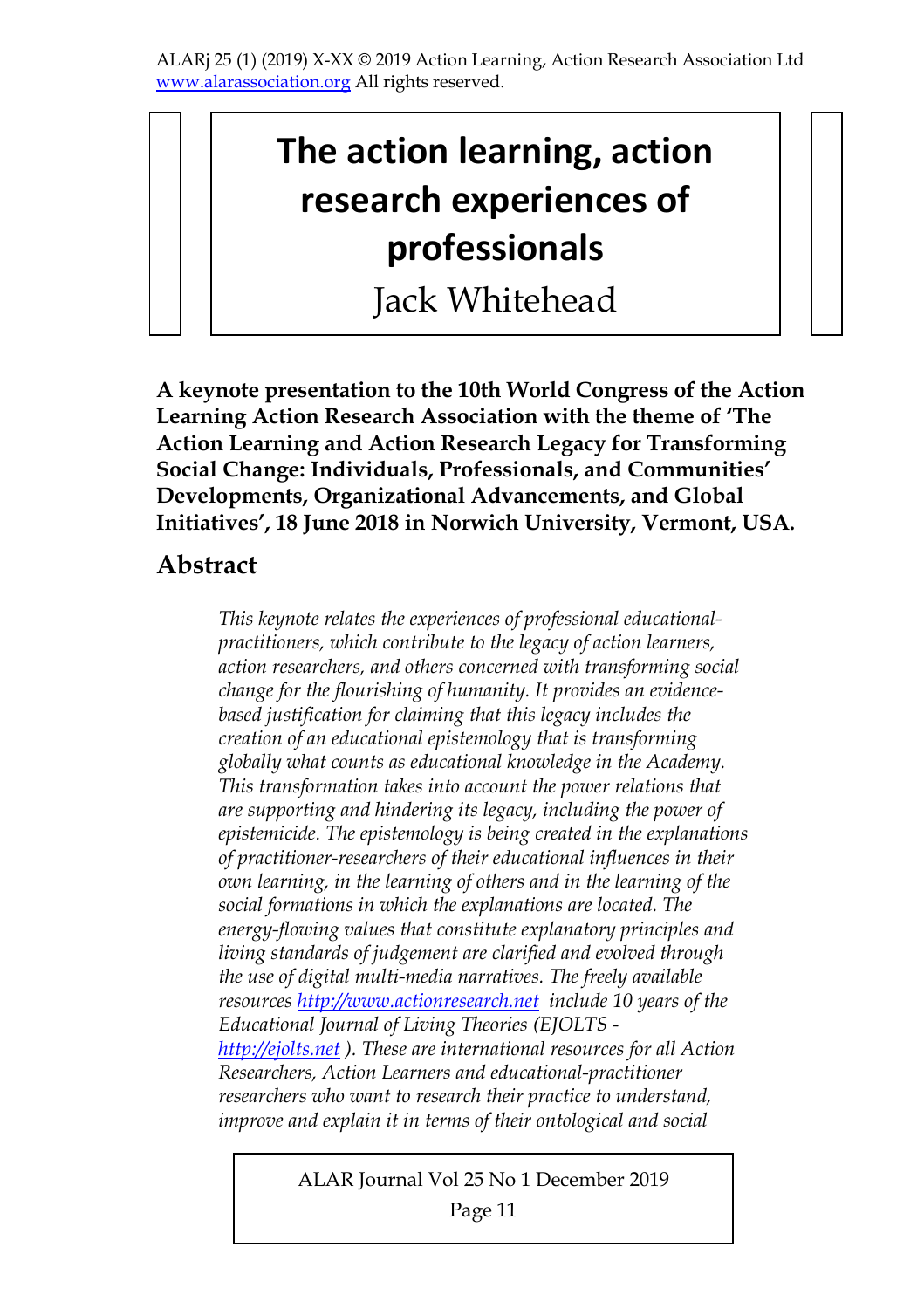*values and their practice and to generate their own. These theories are generated from inquiries of the kind, "How do I improve what I am doing?" in which 'I' exists as a living contradiction and the researcher's ontological and relational values form their explanatory principles and standards of judgement.* 

# **Introduction**

At the First World Congress of ALARA (then ALARPM) in Brisbane, I heard Reg Revans (1991) talk about how his original ideas on action learning were used to raise Belgium's industrial productivity growth. The ideas included the use of action learning sets of shared problems, imagined solutions, actions, evaluations and modification of problems, solutions and actions in the light of the evaluations. I also heard

Colin Henry (1991) evaluate the Congress in his paper 'If action research were tennis', in which he argued that action researchers needed to understand 'the game they were playing' in the sense of the rules that distinguished action research. This remains important point about the influences of economic rationality in action research. important. At the Second World Congress Robin McTaggart (1992) made the

We have moved beyond the reductionism which leads all questions to be discussed as if they were economic ones (devaluation) to a situation where moral questions are denied completely (de-moralisation) in a cult of economic inevitability (as if greed had nothing to do with it). Broudy (1981) has described 'de-valuation' and de-moralization' in the following way:

> De-valuation refers to diminishing or denying the relevance of all but one type of value to an issue; demoralization denies the relevance of moral questions. The reduction of all values – intellectual, civic, health, among others – to a money value would be an example of de-valuation; the slogan 'business' is business' is an example of de-moralization (Broudy, 1981: 99) (McTaggart, 1992, p. 50).

ALAR Journal Vol 25 No 1 December 2019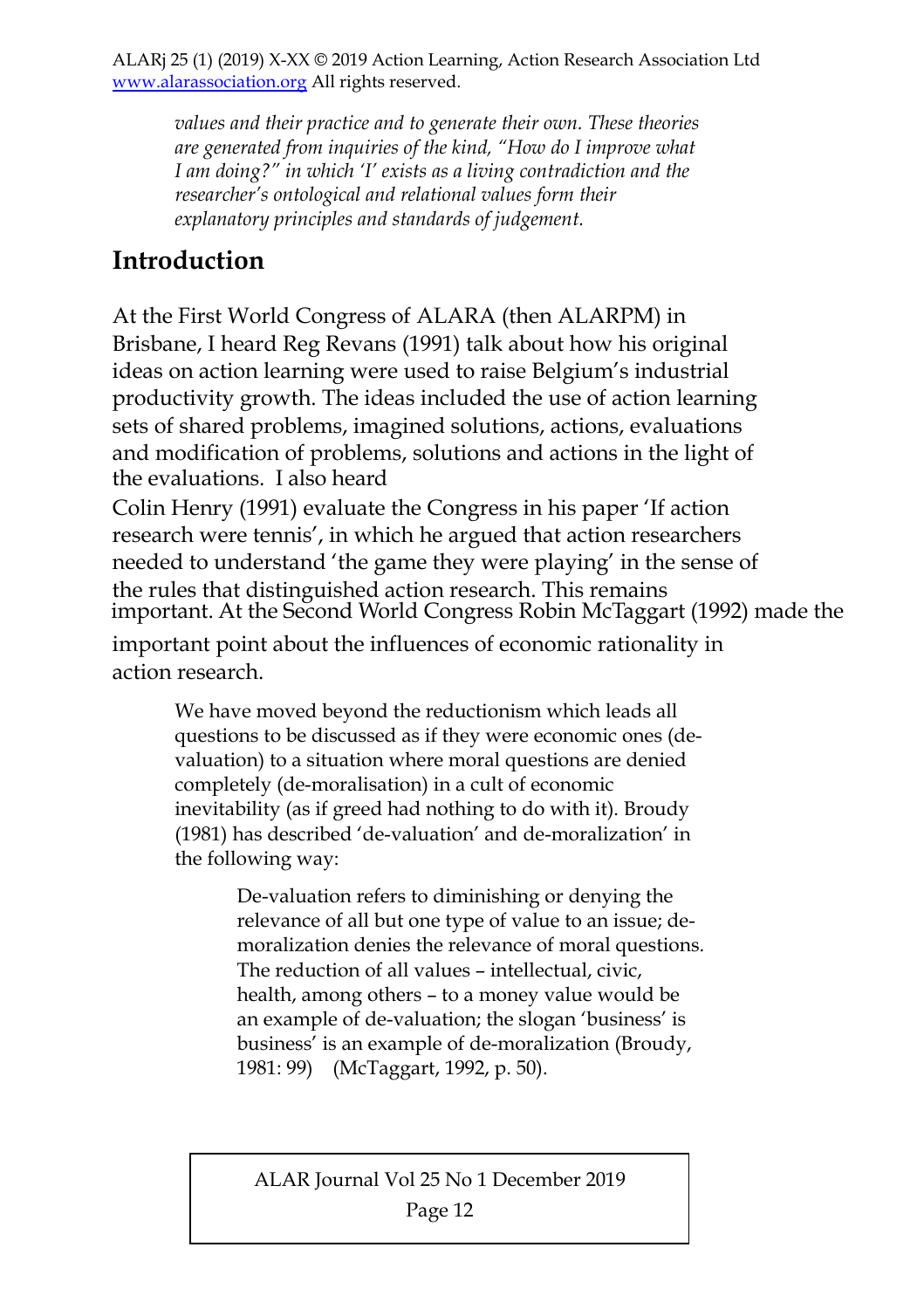It remains important for action learners and action researchers to understand the sociohistorical and sociocultural influences in their practice and understandings.

 The theme of the Second World Congress on 'Transforming Tomorrow Today' is still relevant to the theme of the tenth congress on our legacy for transforming social change.

I helped to organise the Third World Congress at the University of Bath in 1994 on 'Accounting for ourselves' and jointly presented a multi-media text at the 7th World Congress in 2006 in Groningen on 'How are we co-creating living standards of judgement in action-researching our professional practices?'. This was particularly significant in showing how the imposition of inappropriate criteria for publishing Conference Proceedings, in solely printed-text, can distort the embodied meanings of values and understandings that are being communicated in multi-media texts (Whitehead & Huxtable, 2006a & b).

In this presentation to the 10<sup>th</sup> World Congress on our living legacy I shall continue to include these insights about the nature of action learning, action research, accounting for ourselves and the importance of digital multi-media narratives for explaining educational influences in a living legacy of transforming social change, with living-educational-theories and living-posters.

In relation to this legacy I shall place **the values that distinguish educational learning** at the heart of my understanding of transforming social change. I am stressing two components of professionalism in education. The first is a professional's commitment to improve their practice. The second is a commitment to contribute to the professional knowledge-base. I have organised this keynote in terms of:

- 1. The Action Learning, Action Research Experiences of Professionals.
- 2. An educational epistemology for social transformation.
- 3. Values that carry hope for the flourishing of humanity.

ALAR Journal Vol 25 No 1 December 2019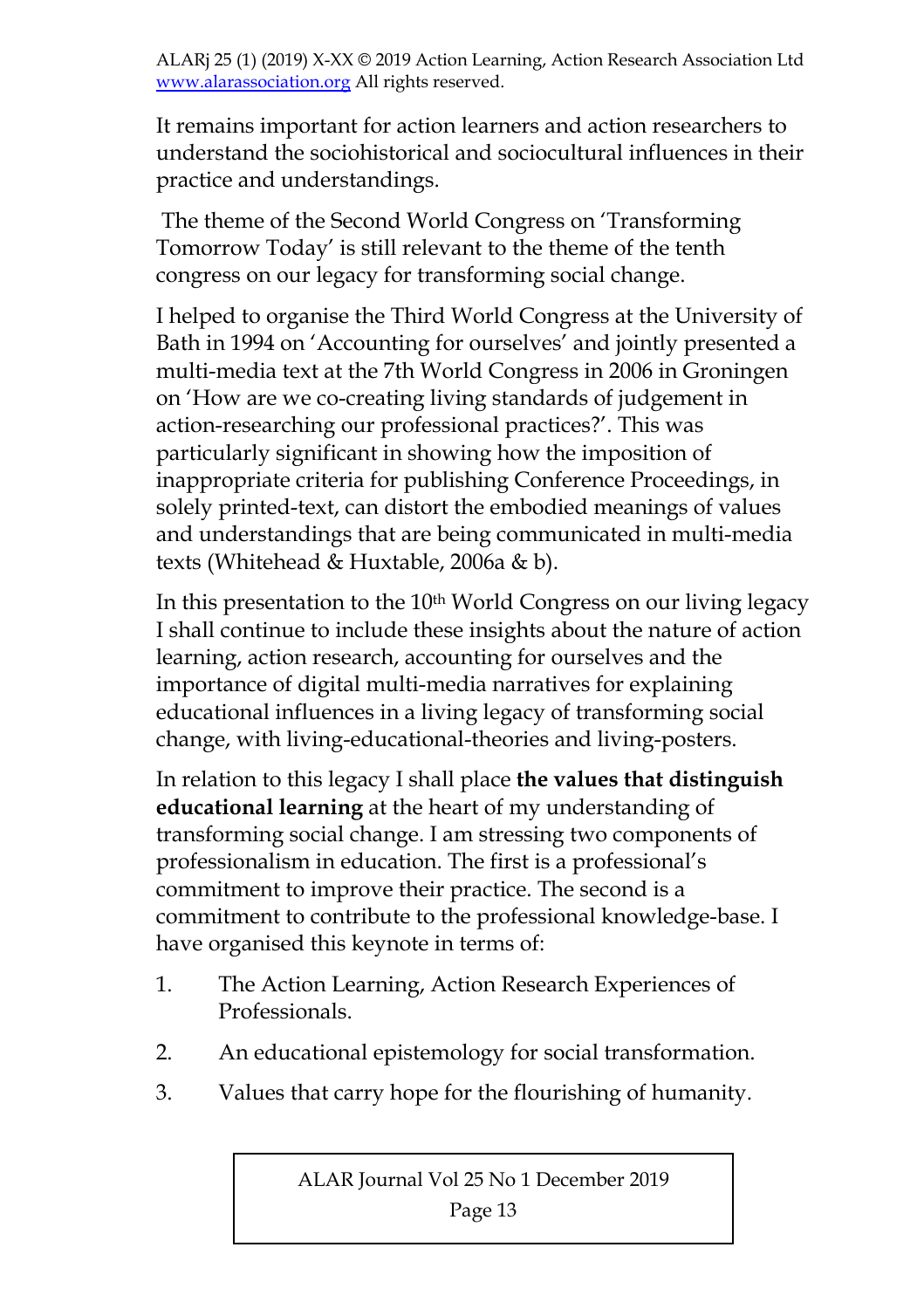- 4. Energy-flowing values and digital multi-media narratives.
- 5. Power relations and epistemicide.
- 6. Accounting for ourselves in Living Theory research and living-educational-theories with living-posters.
- 7. The Educational Journal of Living Theories and transforming social change.

# **1. The Action Learning, Action Research Experiences of Professionals.**

In grounding this keynote in the action learning, action research experiences of professionals I am influenced by Fyodor Vasilyuk's (1991) ideas about 'The energy paradigm' in his 'Psychology of Experiencing', when he focused on the poorly understood relationships between energy and motivation, energy and meaning and energy and value (p. 64). As Vasilyuk points out, it is obvious that there are certain links in that we know how 'energetically' a person can act when positively motivated, we know that the meaningfulness of a project lends additional strength to the people engaged in it, but we have very little idea of how to link them into a psychology of motivation.

My address is based on the assumption that everyone here experiences embodied flows of energy with values that motivate actions. In my understanding of the action learning, action research experiences of professionals, the professionals experience a tension or living contradiction when they are not living their values as fully as they could do, in enquiries of the kind, 'How do I improve what I am doing?'. In action learning sets and action research cycles, they clarify their problems or concerns, imagine what to do about them in an action plan, act and gather data on what they are doing, evaluate their influence in terms of what they are trying to achieve and modify their concerns, plans and actions in the light of their evaluations. What distinguishes action learning from action research is the requirement of research that the systematic enquiry is made public in the sense of being open to criticism. The additional requirement in **educational** action

ALAR Journal Vol 25 No 1 December 2019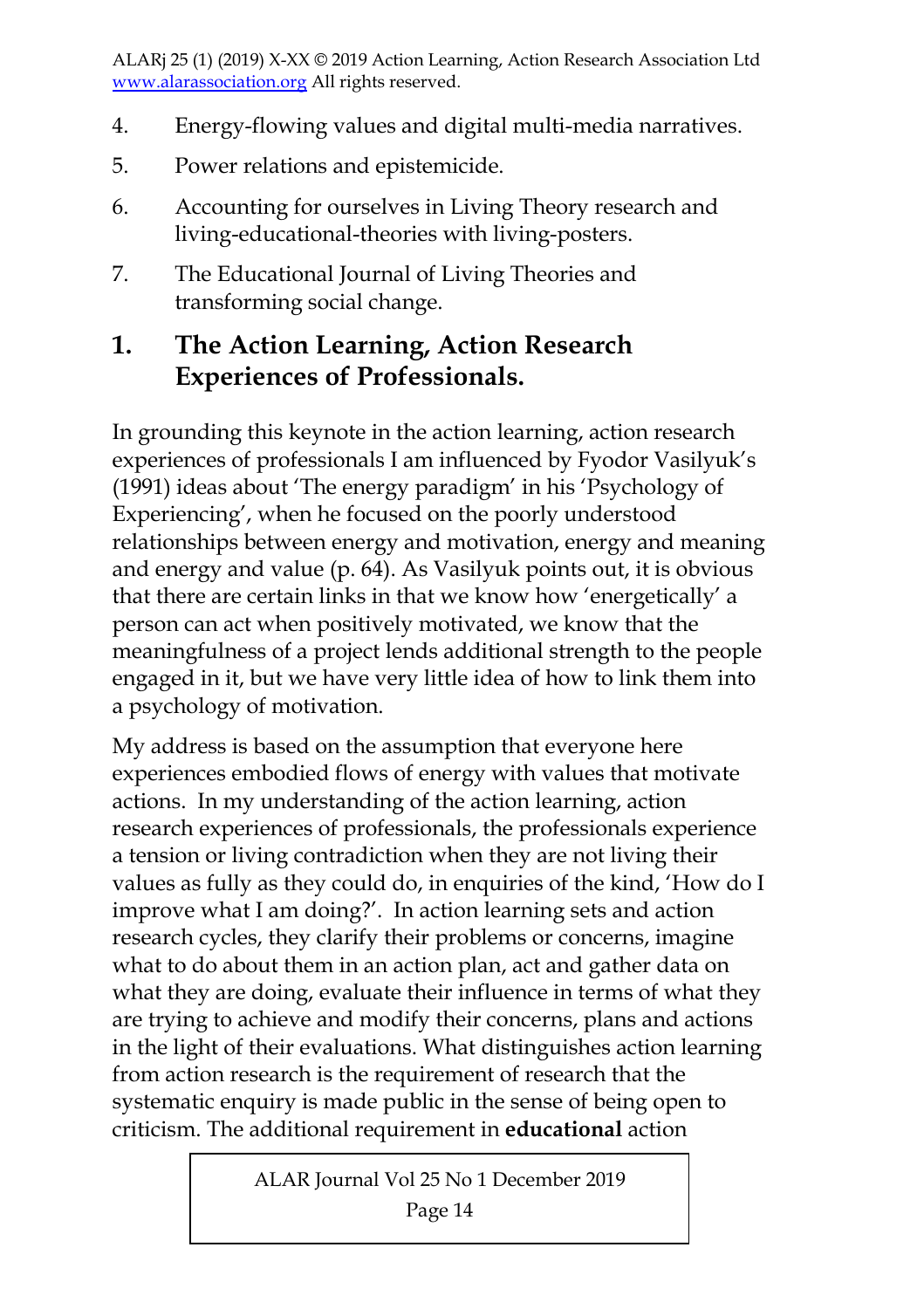research is that the practitioner-researcher creates and shares an explanation of their educational influence in their own learning, in the learning of others and in the learning of the social formations that influence practice and understanding (Whitehead, 1989).

In focusing on the action learning, action research experiences of professionals I am also including these experiences as the grounding for the development of evidence-based practice and explanations of educational influences in learning. My meaning of evidence-based practice, grounded in the AL and AR experiences of professionals, includes Biesta's view of interrelations among research, policy, and practice that 'keep in view education as a thoroughly moral and political practice that requires continuous democratic contestation and deliberation' (Biesta, 2007, p.1).

I now want to focus on the nature of the knowledge that has been created from the action learning, action research experiences of educational professionals as they create and share their evidencebased explanations of educational influence in living-theories that have been accredited as original contributions to knowledge in the Academy. In section eight I shall explain how such living-theories are forming a living legacy in transforming social change. My reason for focusing on this knowledge is because my view of professionalism includes a professional knowledge-base and the contributions of professionals to this knowledge. At the heart of understanding this knowledge-base in education is an educational epistemology. Here is a slide I used in the keynote to point to the educational knowledge created from the educational experiences of professional educators:

- Joy Mounter researching with 6 year olds. http://www.actionresearch.net/writings/tuesdayma/joym ounterull.pdf
- Branko Bognar and Marica Zovko, researching with 10 year olds. http://ejolts.net/node/82

Sally Cartwright researching with 17 year olds. http://www.actionresearch.net/writings/tuesdayma/scga ndtnov08.pdf

ALAR Journal Vol 25 No 1 December 2019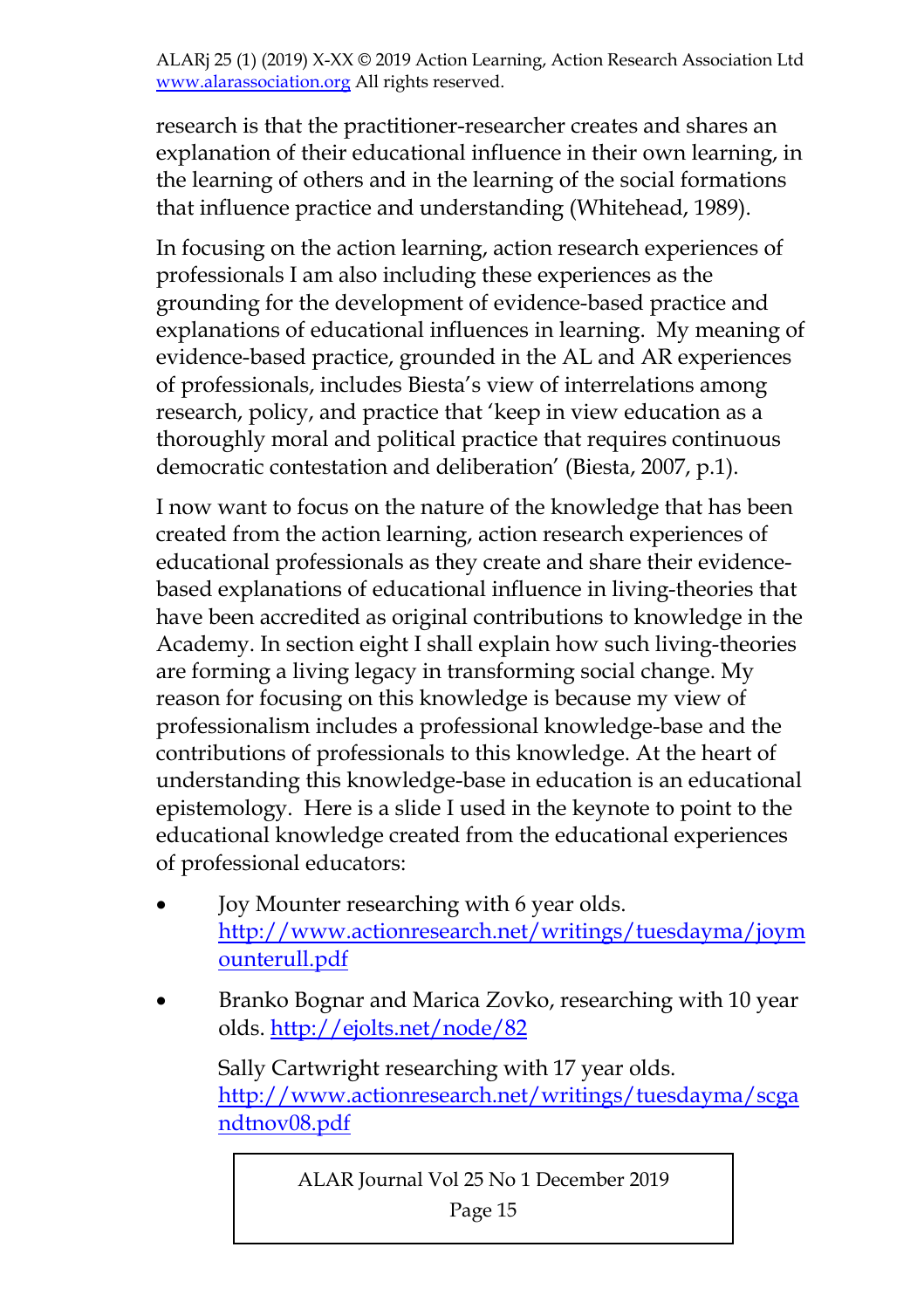Jack Whitehead researching with a doctoral student http://www.actionresearch.net/writings/CS4.htm

# **2. The creation of an educational epistemology for social transformation**

The importance of epistemology as a theory of knowledge is that it not only clarifies the nature of the knowledge we are including in an educational epistemology for social transformation. It also enables us to raise questions about our justifications for communicating this knowledge to others as part of a process of social transformation. For example, the Frankfurt School of Critical Theory (Cole, 2019) was established after the second world to counter the 'mass psychology of fascism' and to contribute to the generation of a world that carried hope for the flourishing of humanity. Polanyi (1958), in his Personal Knowledge, stressed the importance of taking a decision to understand the world from one's own point of view as an individual claiming originality and exercising judgement, responsibly with universal intent. Like the critical theorists, although his text was a contribution to a postcritical philosophy, Polanyi explained that his purpose was to strip away the crippling mutilations of centuries of objectivist thought. More recently de Sousa Santos (2014) has argued that such crippling mutilations are contributing to what he calls 'epistemicide' in the sense of killing off indigenous knowledges. I shall consider power relations and epistemicide in greater detail in section 5.

An educational epistemology is being created in the explanations (living-theories) of practitioner-researchers of their educational influences in their own learning, in the learning of others and in the learning of the social formations in which the explanations are located. The archive of living-theories at http://www.actionresearch.net/living/living.shtml

provides an evidence-based justification for claiming that this legacy includes the creation of an educational epistemology that is transforming globally what counts as educational knowledge in

ALAR Journal Vol 25 No 1 December 2019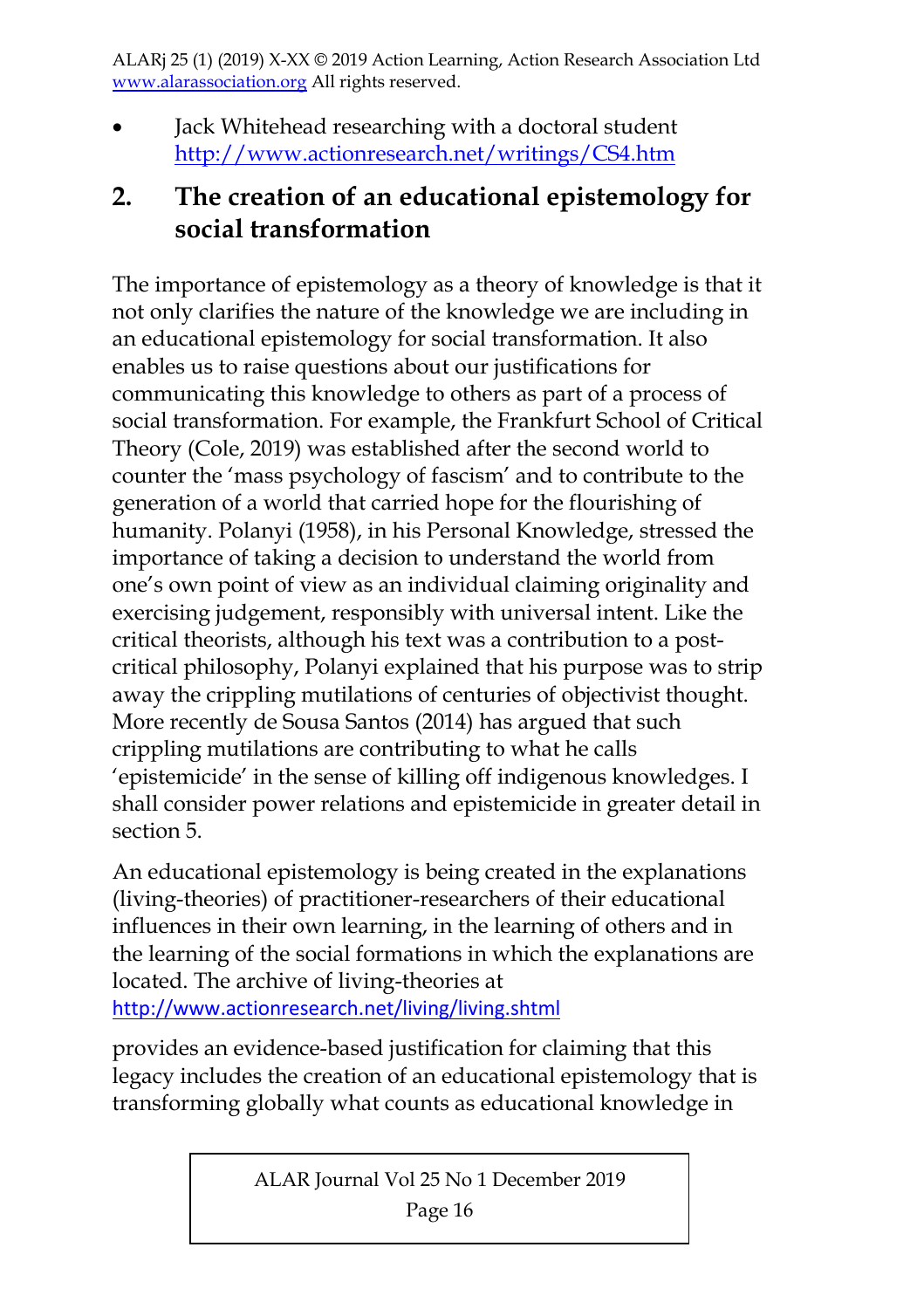the Academy. The educational epistemology is distinguished by its unit of appraisal, its standards of judgement and its logic. The unit is the individual's explanation of their educational influence. The standards of judgment include the ontological values the individual uses to give meaning and purpose to their lives and their understandings drawn from disciplinary theories. The logic is a living relational logic that is distinguished from formal and dialectical logics, as a mode of thought that is appropriate for comprehending the real as rational (Marcuse, 1964, p.105). It is distinguished by a relational dynamic awareness of space and boundaries that is connected, reflexive, and co-creative (Whitehead & Rayner, 2006) and grounded in the values-laden experiences of professionals.

# **3. Values that carry hope for the flourishing of humanity**

In writing about values I am aware of the need to be as clear as I can in communicating my meanings of values. I am influenced by Wittgenstein's shift in thinking, from seeing language as a fixed structure to seeing it as a fluid structure that is intimately bound up with our everyday practices and forms of life, 'In most cases, the meaning of a word is its use' (Rayner, 2014). I am thinking specifically of my ontological values in the sense of my embodied expressions of the values I use to give meaning and purpose to my life. My values are included in my judgements about what is 'educational'. For me what is 'educational' involves learning with values that carry hope for the flourishing of humanity.

In my understanding of values I draw on points made by Holmes', et al. (2011, p.8):

In both action and thought, people are affected by a wide range of influences. Past experience, cultural and social norms, and the money at our disposal are some of the most important. Connected to all of these, to some extent, are our values—which represent a strong guiding force, shaping our attitudes and behaviour over the course of our lives. Our values have been shown to influence our

ALAR Journal Vol 25 No 1 December 2019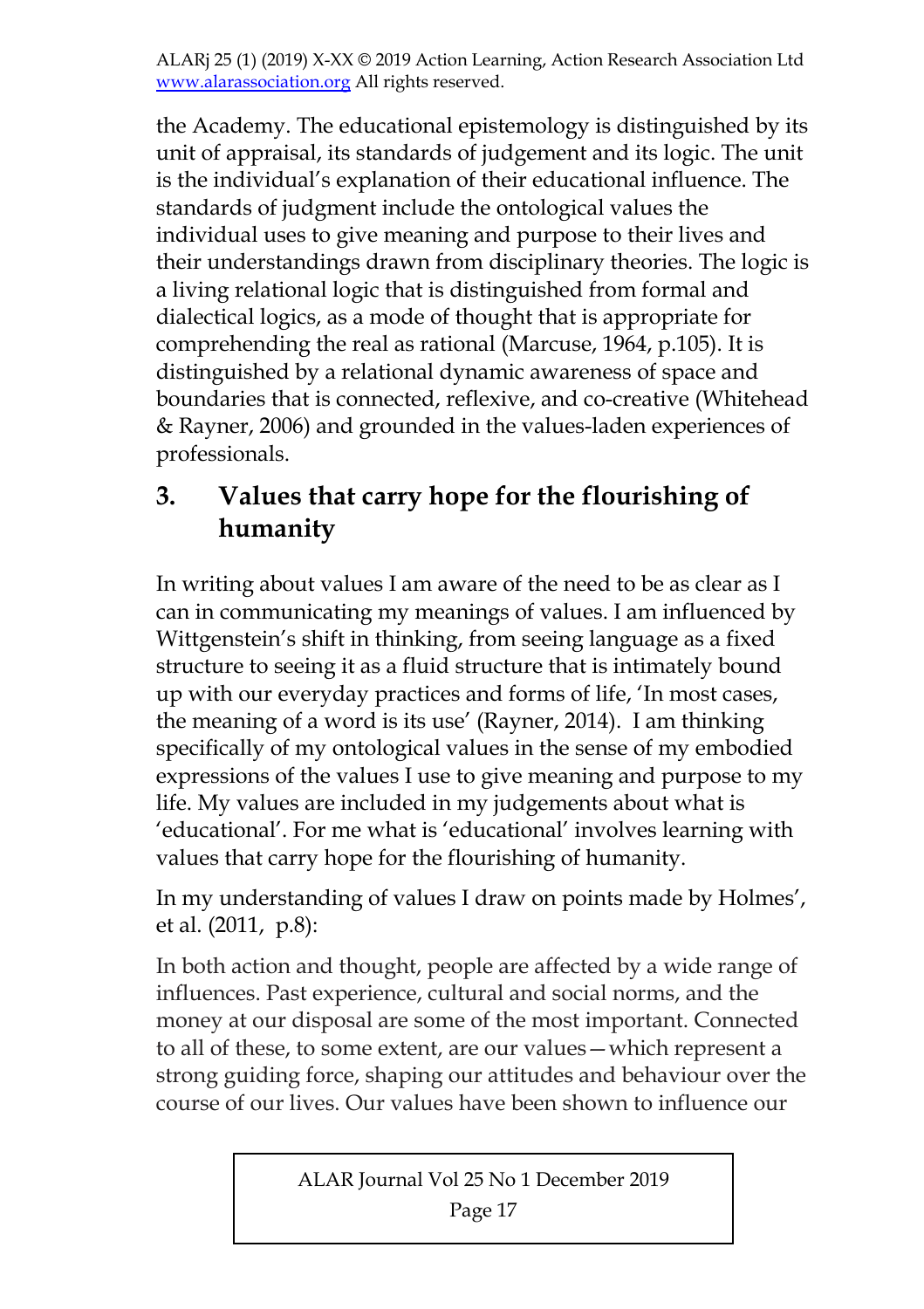political persuasions; our willingness to participate in political action; our career choices; our ecological footprints; the amount of resources we use, and for what purpose; and our feelings of personal wellbeing.

In my communications of my meanings of values I draw on both lexical definitions and ostensive, embodied expressions of meaning. These meanings are connected with energy and clarified through digital, multi-media narratives as I demonstrate in the next section. My understandings of value is influenced by the writings of the Common Cause Foundation – see https://valuesandframes.org/downloads

# **4. Energy-flowing values and digital multi-media narratives**

One experience I value highly is the state of being grasped by the power of being itself (Tillich, 1962, p. 168). Whilst for Tillich this state has a religious grounding, for me it is experienced as a flow of life-affirming energy that sustains my ontological security and hope in the flourishing of humanity. When studying the philosophy of education (1968-70) I was influenced by Richard Peters' (1966) analysis in his Ethics and Education. This lexical analysis, where words are defined in terms of other words, focused on distinct, but not discrete, meanings of justice, respect for others, freedom, consideration of interests, respect for persons, with democracy as a procedural principle. Returning to Wittgenstein's point about the meanings of words being dependent on the context of their use, I shall focus in section 6 on embodied expressions of meanings of energy-flowing values in living-posters for digital multi-media narratives. The distinction I am drawing between lexical definitions of meanings and embodied expressions of meaning is at the heart of my claim that a new educational epistemology is being generated in the explanations of educational influence that are grounded in the professional experiences of action learners and action researchers. I use insights from Michel Foucault's (1980) work on power-knowledge in which his relational concept of power draws on micro-relations without

ALAR Journal Vol 25 No 1 December 2019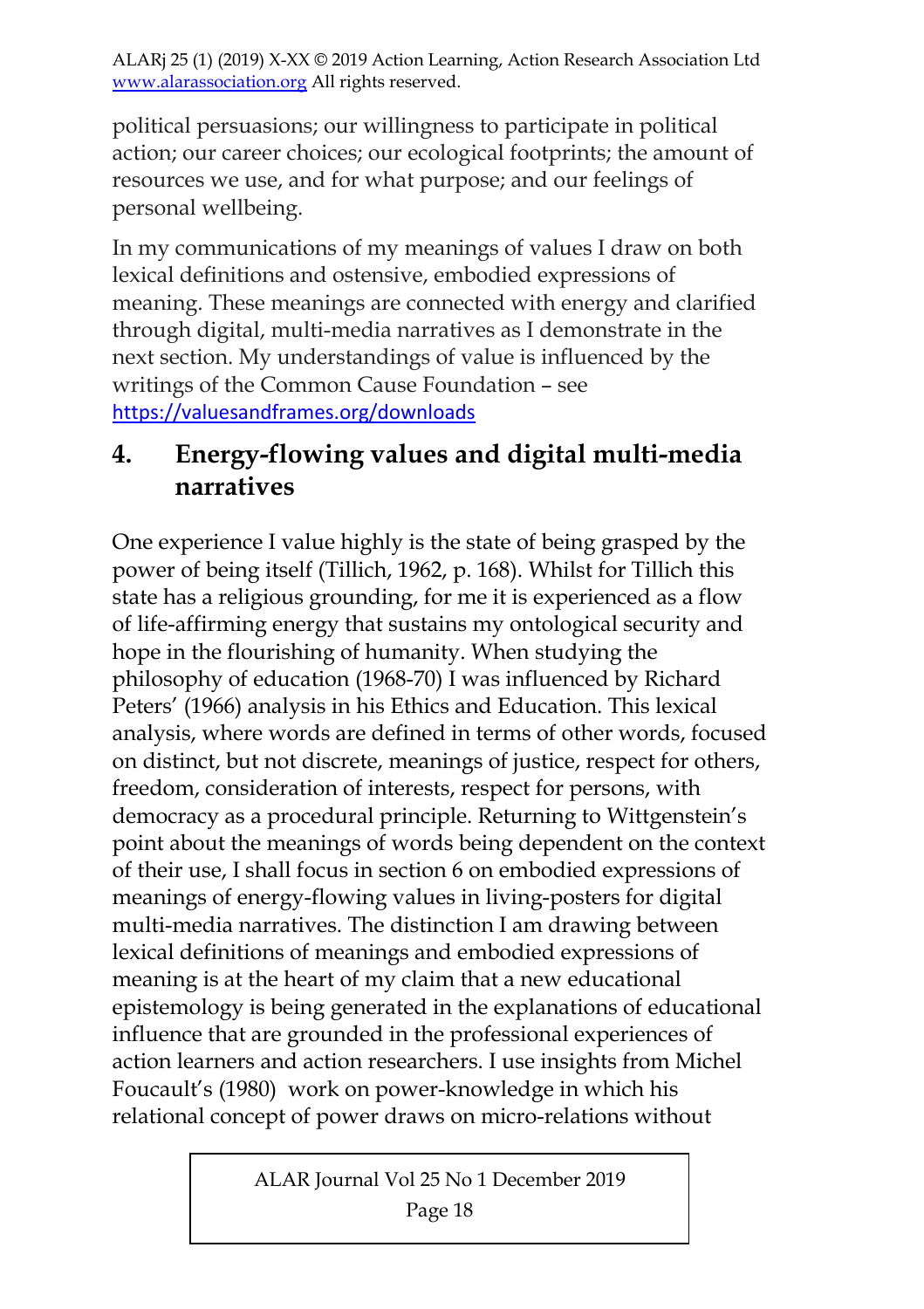falling into reductionism. It avoids this by emphasizing the systemic aspect of the mutual influences in power-knowledge. It is my contention that the power relations sustaining the dominance of lexical definitions in theories in Western Academics are contributing to epistemicide. To transcend and transform this dominance I am demonstrating how and where the embodied knowledges of action learners and action researchers have been made explicit and recognised as making original contributions to knowledge in their living-educational-theories. You can access the multi-media texts at:

http://www.actionresearch.net/living/living.shtml

# **5. Power relations and epistemicide**

When researching the action learning action research experiences of professionals I accept Foucault's (1980) distinction between the 'specific intellectual' as opposed to the 'universal intellectual'. Foucault says that for a long period the 'left' intellectual was acknowledged as a champion of truth and justice. The universal intellectual was a spokesperson of the universal in the sense of moral, theoretical and political choices. In opposition to the universal intellectual, Foucault describes the specific intellectual in terms of an engagement in a struggle at the precise points where their own conditions of life or work situate them. Foucault takes care to emphasise that by 'truth' he does not mean 'the ensemble of truths which are to be discovered and accepted'. By 'truth', he means the ensemble of rules according to which the true and the false are separated and specific effects of power attached to the true. The struggles 'around truth' are not 'on behalf' of the truth, but about the status of truth and the economic and political role it plays. (Whitehead, 1993, p. 81)

Foucault's idea of power relations is very different to the idea that power is the probability that one actor in a social situation can impose his will on another irrespective of the basis on which the will rests.

ALAR Journal Vol 25 No 1 December 2019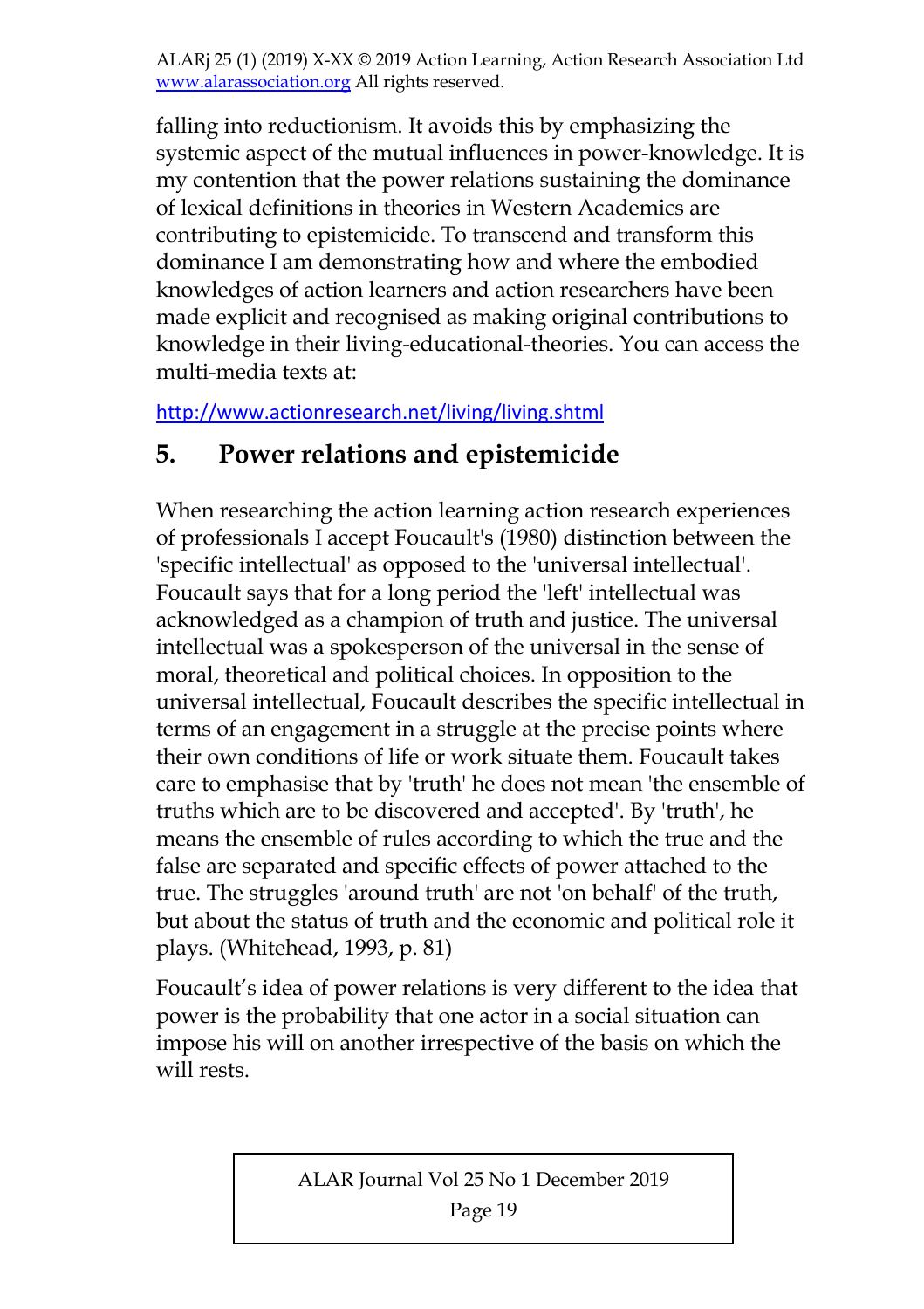Usually, power is understood as the capacity of an agent to impose his will over the will of the powerless, or the ability to force them to do things they do not wish to do. In this sense, power is understood as possession, as something owned by those in power in the sense that it is the probability that one actor in a social situation can impose his or her will on another irrespective of the basis on which the will rests.

Foucault however believes that power is not something that can be owned, but rather something that acts and manifests itself in a certain way; it is more a strategy than a possession.

This way of understanding power has two key features in seeing i) power as a system, a network of relations rather than a relation between the oppressed and in seeing ii) that the oppressor individuals are not just the objects of power, but they are the locus where the power and the resistance to it are exerted.

My understanding of power relations in relation to truth and the action learning action research experiences of professional also draws insights from the Ideas of de Sousa Santos. In my review of these ideas (Whitehead 2016) on the abyssal line; subaltern insurgent cosmopolitanism; epistemicide; ecology of knowledges and intercultural translation, I explain their influence in the evolution and transformation of my own living-educational-theory in my action learning, action research experiences and in my exploration of the implications of Santos' ideas for Living Theory research as a social movement (Whitehead, 2018).

I also want to emphasise the importance of Mary Hawkesworth's (2016) ideas on embodied power and demystifying disembodied politics. Hawkesworth explains why pervasive practices of racialization and gendering remain unrecognized and unstudied in the context of mainstream political science. Hawkesworth suggests that certain disciplinary assumptions about the nature of politics and the requirements of scientific study of the political world have rendered embodied power beyond the threshold of visibility:

 Indeed, processes of racialization and gendering developed over the past five centuries under the auspices of "science"

ALAR Journal Vol 25 No 1 December 2019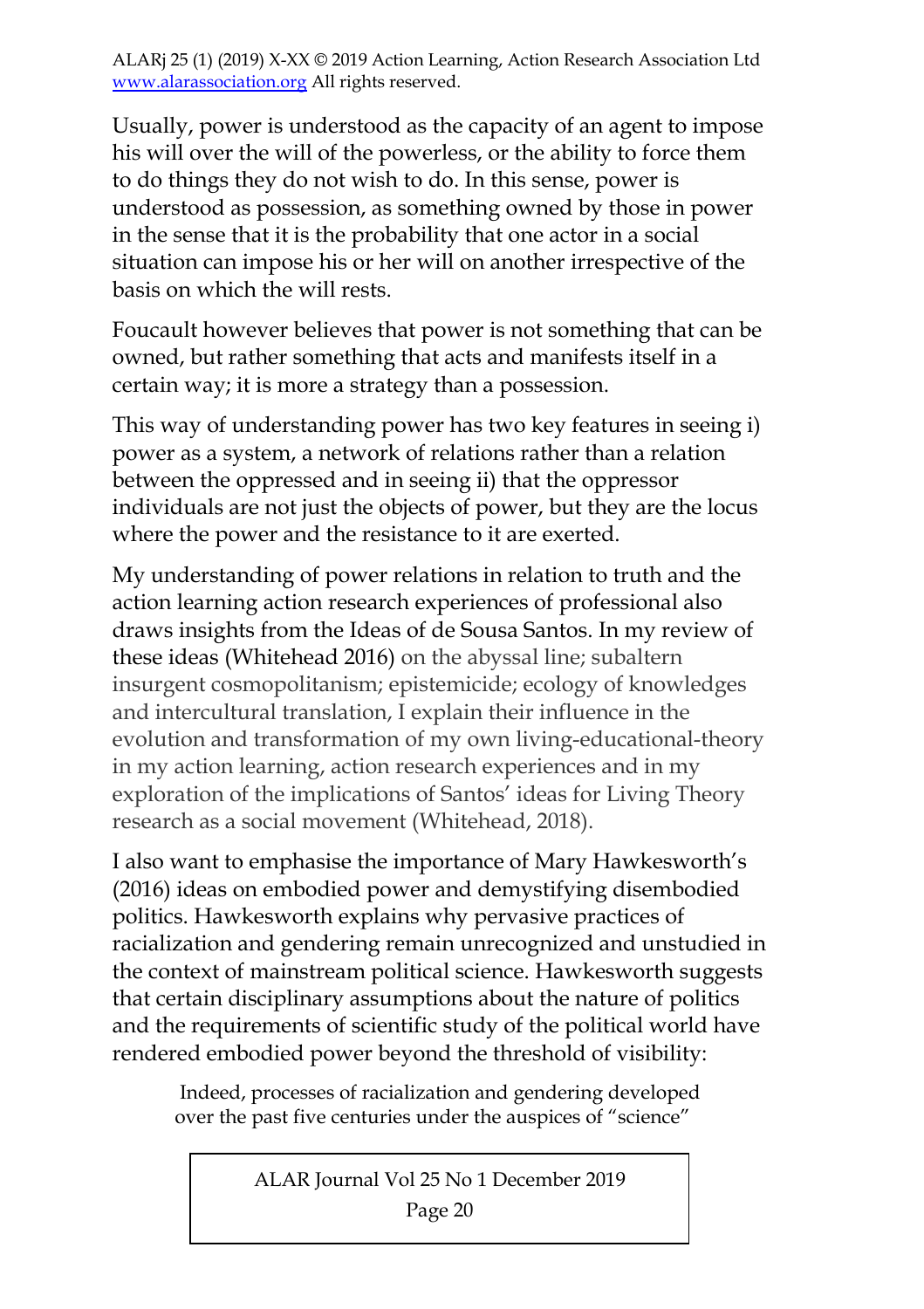have been embedded in law, custom, accredited knowledge and diverse social practices, lending coherences to forms of unknowing that continue to haunt political science in particular and public life more generally. (p. 5).

In developing my worldwide perspective on Al and AR in education, I want to acknowledge the importance of de Sousa Santos' (2014) ideas. In my review of these ideas (Whitehead 2016) on the abyssal line; subaltern insurgent cosmopolitanism; epistemicide; ecology of knowledges; intercultural translation, I explain their influence in the evolution and transformation of my own living-educational-theory, and in my exploration of the implications of Santos' ideas for Living Theory research as a social movement.

In developing this perspective on the living legacy and transformatory power of action learning, action research experiences of professionals I also want to draw attention to Inoue's (2015) arguments for bringing Eastern epistemological traditions into this perspective:

> There are many different ways of defining mindfulness, but for the purpose of this book, mindfulness is best captured as a state of mind that accepts and accommodates multiple and seemingly conflicting perspectives, beliefs and assumptions. In Eastern epistemological traditions, it is considered to be a path to develop a deep awareness of the complexity of reality as well as what your mind is up to in the complexity. Mindfulness rejects a rigid persistence to only one perspective or belief system that narrowly confines your mind. It is characterized by a mental dispassion that is open and detached from one particular value system. It allows you to see the world from diverse perspectives and critically examine your actions and assumptions… (p.12)

I also want to highlight Zuber-Skerritt's (2017) insight about conferences as sites of learning and development in the renewal of society:

… I have argued that we need to shift away from the mindset of neoliberalism and reductionism dominating our present society and driving its obsession with consumerism,

ALAR Journal Vol 25 No 1 December 2019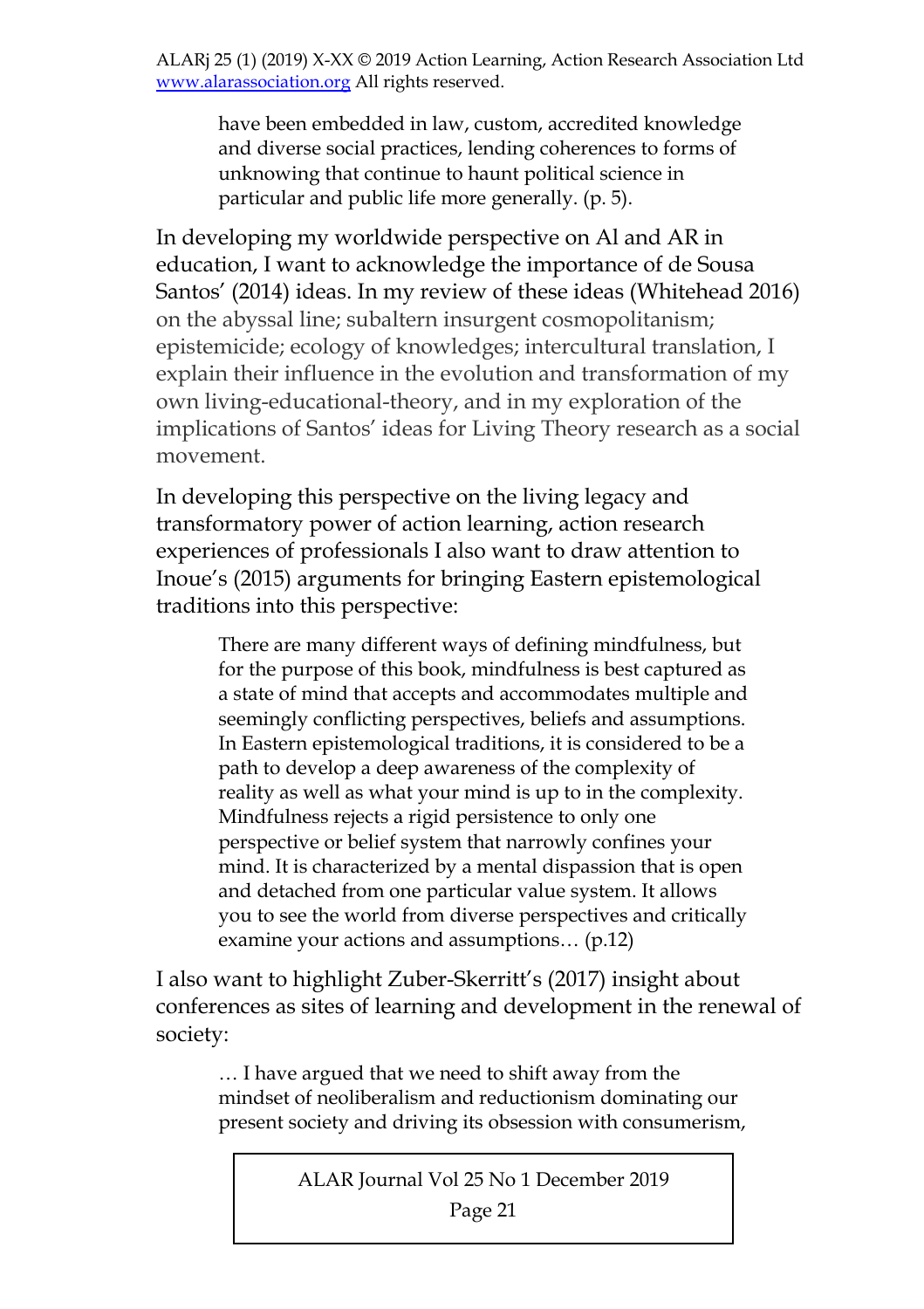power and control. Instead we need a collaborative, participative and inclusive paradigm built on love and working through local and global action to connect us with each other as human beings and with nature. Society needs to be renewed by making a shift from the negative energy of fear, competition, control and war to the positive energy of faith, love, hope and creativity. Clearly, we need to conceptualize and practice not just learning conferences but Loving Learning Conferences. (p. 224).

I now want to point to the evidence that shows how the research experiences of educational professionals can render visible and epistemologically significant, embodied power relations and the embodied expressions of ontological values as explanatory principles in explanations of educational influences in learning.

**6. Accounting for ourselves in Living Theory research and living-educational-theories from the ground of our professional experience with living-posters.** 

I helped to organise the third world congress of ALARA (then ALARPM) in Bath in 1994, with the theme 'Accounting for Ourselves'. From its grounding in the action learning action research experiences of professions, engaged in enquiries of the kind, 'How do I improve what I am doing?' many participants showed a willingness and responsibility to account for themselves in evidence-based explanations of their educational influences in their own learning, in the learning of others and in the learning of social formations, in their living-educational-theories. This responsibility for producing and sharing such explanations is grounded in the motivational power of ontological values that carry hope for the flourishing of humanity. It is also motivated by a desire to produce valid explanations of educational influence where the explanatory principles include these values. You can access in the Educational Journal of Living Theories (EJOLTS) the evidence that shows how the action learning action research experiences of professionals can render visible and epistemologically significant, embodied power relations and the

ALAR Journal Vol 25 No 1 December 2019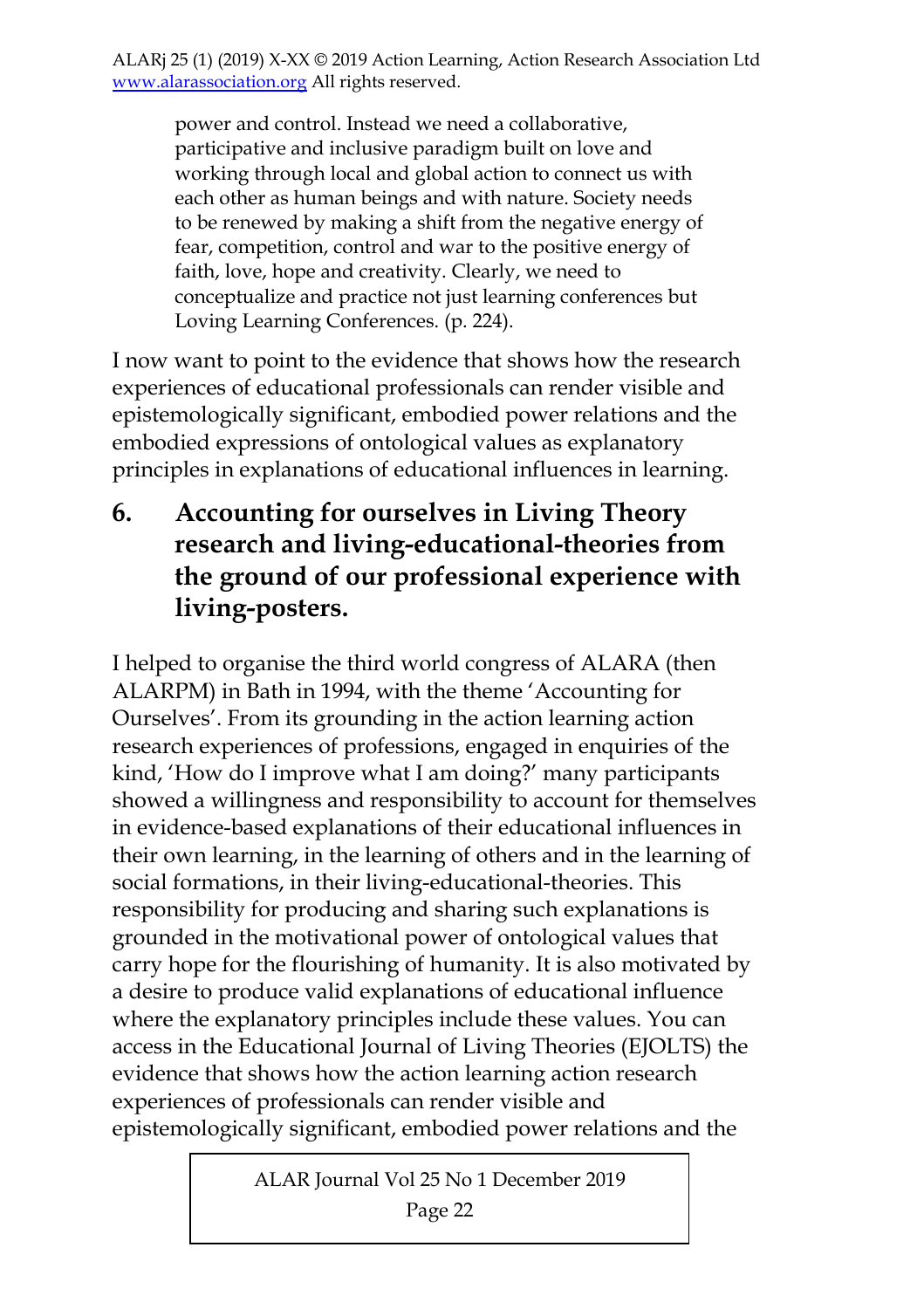embodied expressions of ontological values as explanatory principles in explanations of educational influences in learning.

One research method some people have found useful in beginning to develop evidence-based practice and living- educationaltheories, from their experiences as educational professionals, is that of a 'living-poster' (see below). A living‐poster involves:

Creating an attractive A4 poster including text and images, and the url to your YouTube video, which provides brief details of your: context; interests; the values that motivate you and give your life meaning and purpose; research passions; details of a few of your key publications; the url to your website if you have one and your contact details. (Living-posters, 2017).

You can access the evolution of living-posters from 2015 to 2017 to 2018 from the 'What's New' section of http://www.actionresearch.net. If you wish you could contribute your own living-poster to strengthen Living Theory research as a social movement.

# **7. The Educational Journal of Living Theories and transforming social change.**

In the 10 years of publication of the Educational Journal of Living Theories (http://ejolts.net/about) the embodied power of practitioner-researchers has been included through multi-media texts that have clarified and communicated the embodied expressions of ontological values that action researchers have used to give their lives meaning and purpose. These values have been used as explanatory principles in explanation of educational influences. The gathering together of action researchers in a global social movement that carries hope for the flourishing of humanity is being informed by the worldwide perspective of action research in education discussed above. I am suggesting that we can strengthen the educational influences in learning of such a global movement of action researchers through working and researching co-operatively with *Living Theory as a Way of Life* (Whitehead, 2018).

ALAR Journal Vol 25 No 1 December 2019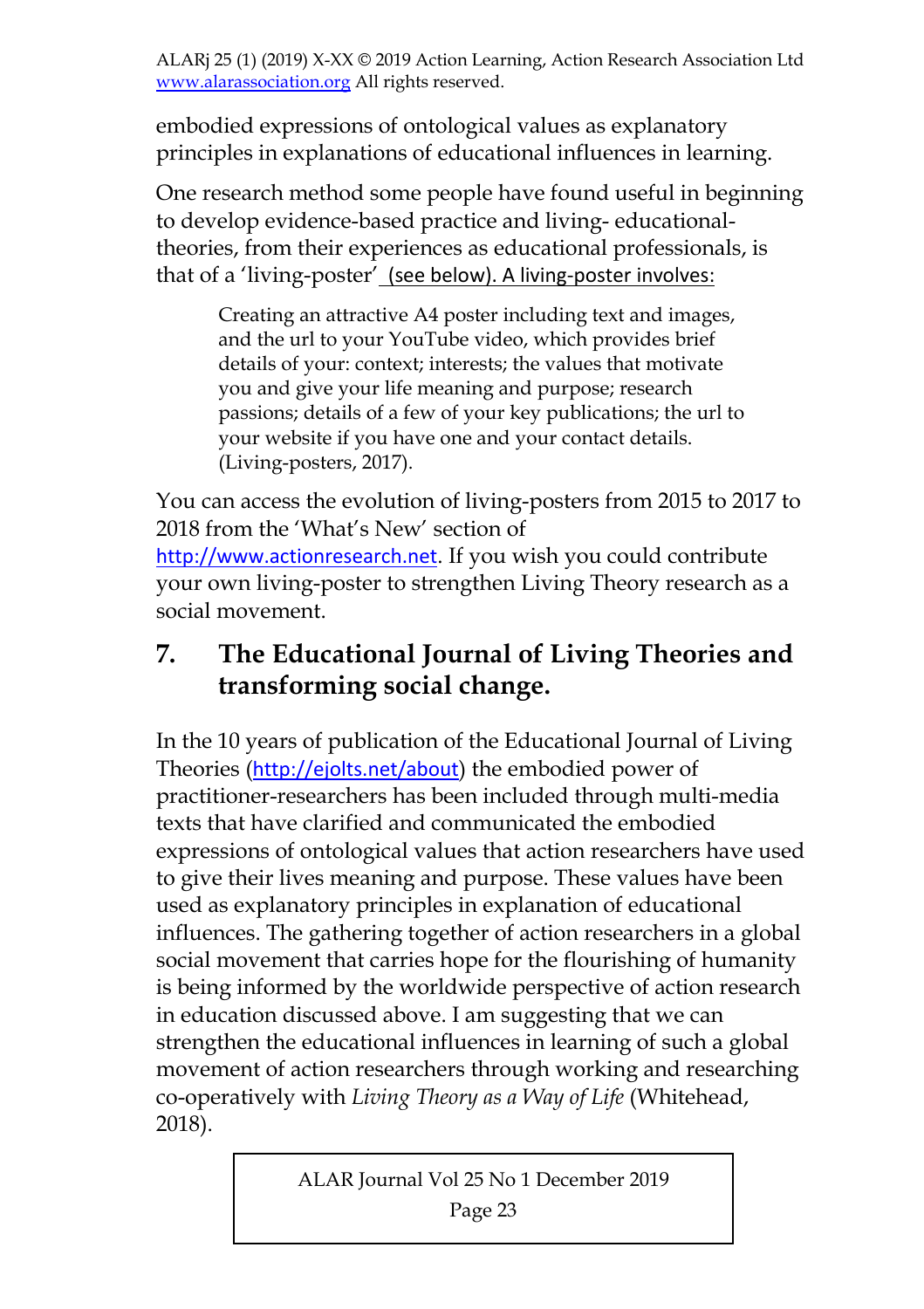The freely available resources http://www.actionresearch.net include 10 years of Educational Journal of Living Theories (EJOLTS). They are an international resource for action researchers and others who are generating their own living-theories with values that carry hope for the flourishing of humanity. These theories are generated from inquiries of the kind, "How do I improve what I am doing? In which 'I' exists as a living contradiction."

I shall end this keynote on action learning and action research experiences of professionals by drawing attention to the cooperative movement, with the values of the international cooperative alliance (see

http://www.actionresearch.net/writings/coop/coopvalues.pdf ). I am thinking of the transformations that are continuing to take place as we learn how to co-operate in creating a social movement that carries hope for the flourishing of humanity.

If we are going to strengthen the living legacy of AL and AR in transformatory social change I am claiming that we are going to have to learn how to co-operate more effectively within global contexts and organisations such as the Action Learning Action Research Association (ALARA), Action Research Network of the Americas (ARNA), Collaborative Action Research Network (CARN), Network Educational Action Research Ireland (NEARI), Bluewater Action Research Network (BARN)

Lonnie Rowell (2017) stressed the importance of Knowledge Mobilisation ARNA (2017a) in developing such a co-operation, in supporting seven participatory workshops around the world in preparation for the ARNA (2017b) Conference in Cartagena, Columbia on, '*Participation and Democratization of Knowledge: New Convergences for Reconciliation'*. Because of our involvement in this Conference, Rowell invited Wood, McAteer and myself to submit a paper for a special issue of the journal Educational Action Research. The paper has been submitted on an analysis of the narrative reports from seven participatory workshops:

This paper presents a thematic analysis of the narrative reports from seven participatory workshops held around

ALAR Journal Vol 25 No 1 December 2019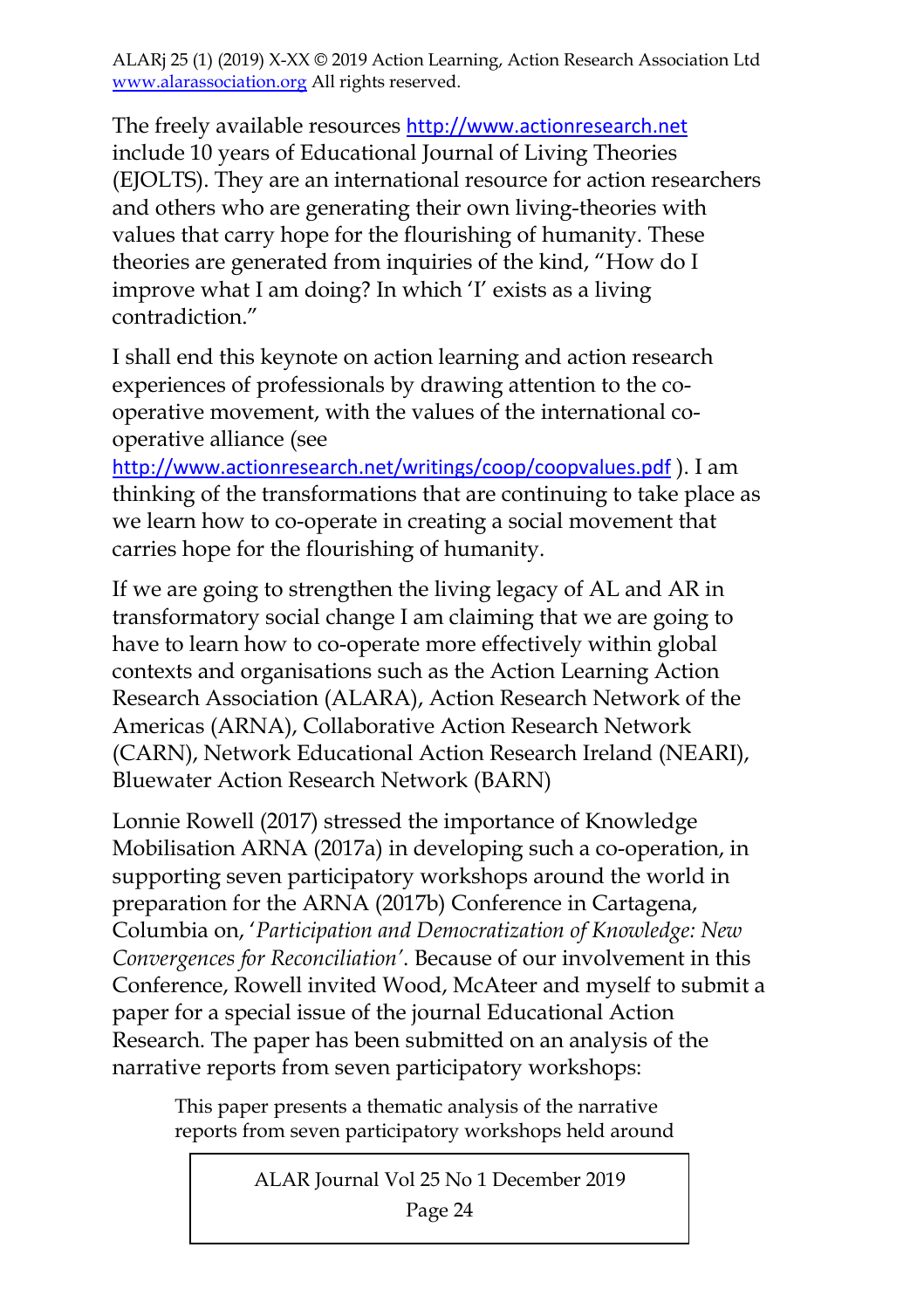the world for the purpose of dialoguing around this and related questions. Findings indicate that, generally, action researchers are indeed facing challenges on many personal, institutional and epistemic levels as they endeavour to promote knowledge derived from the principles of authentic participation and dialogue with those whom it is intended to benefit. However, the analysis also reveals creative responses of practitioners to these challenges. In keeping with the special issue theme, we offer this analysis as a starting point for further discussion around how we can mobilize knowledge for equitable social progress. (Wood, McAteer, Whitehead, 2018)

As ALARA moves into the future with 'The Action Learning and Action Research Legacy for Transforming Social Change: Individuals, Professionals, and Communities' Developments, Organizational Advancements, and Global Initiatives', we could look forward to the 11th World Congress of ALARA as we seek to strengthen this legacy as co-operative educational learners and researchers who are generating and sharing their living-theories in support of Living Theory Research as a social movement.

### **References**

- ARNA (2017a) Knowledge Mobilization. Retrieved 27 May 2018 from http://arnawebsite.org/knowledge-mobilization/
- ARNA (2017b) Participation and Democratization of Knowledge: New Convergences for Reconciliation. Retrieved 27 May 2018 from http://arnawebsite.org/conferences/cartegena‐colombia‐2017/
- Biesta, G. (2007) Why "What Works" Won't Work. Educational Theory, 57(1); 1-5.
- Broudy, H. S. (1981) *Truth and credibility*, Longman; New York.
- Cole, N. L. (2019) The Frankfurt School of Critical Theory. Retrieved February 2019 from https://www.thoughtco.com/frankfurt-school-3026079
- de Sousa Santos, B. (2017) *Epistemologies of the South: Justice against Epistemicide.* London; Paradigm Publishers.
- Foucault, M. (1980)*. Power/Knowledge: Selected Interviews and Other Writings, 1972-1977*. Trans. Colin Gordon et al. New York: Pantheon.

ALAR Journal Vol 25 No 1 December 2019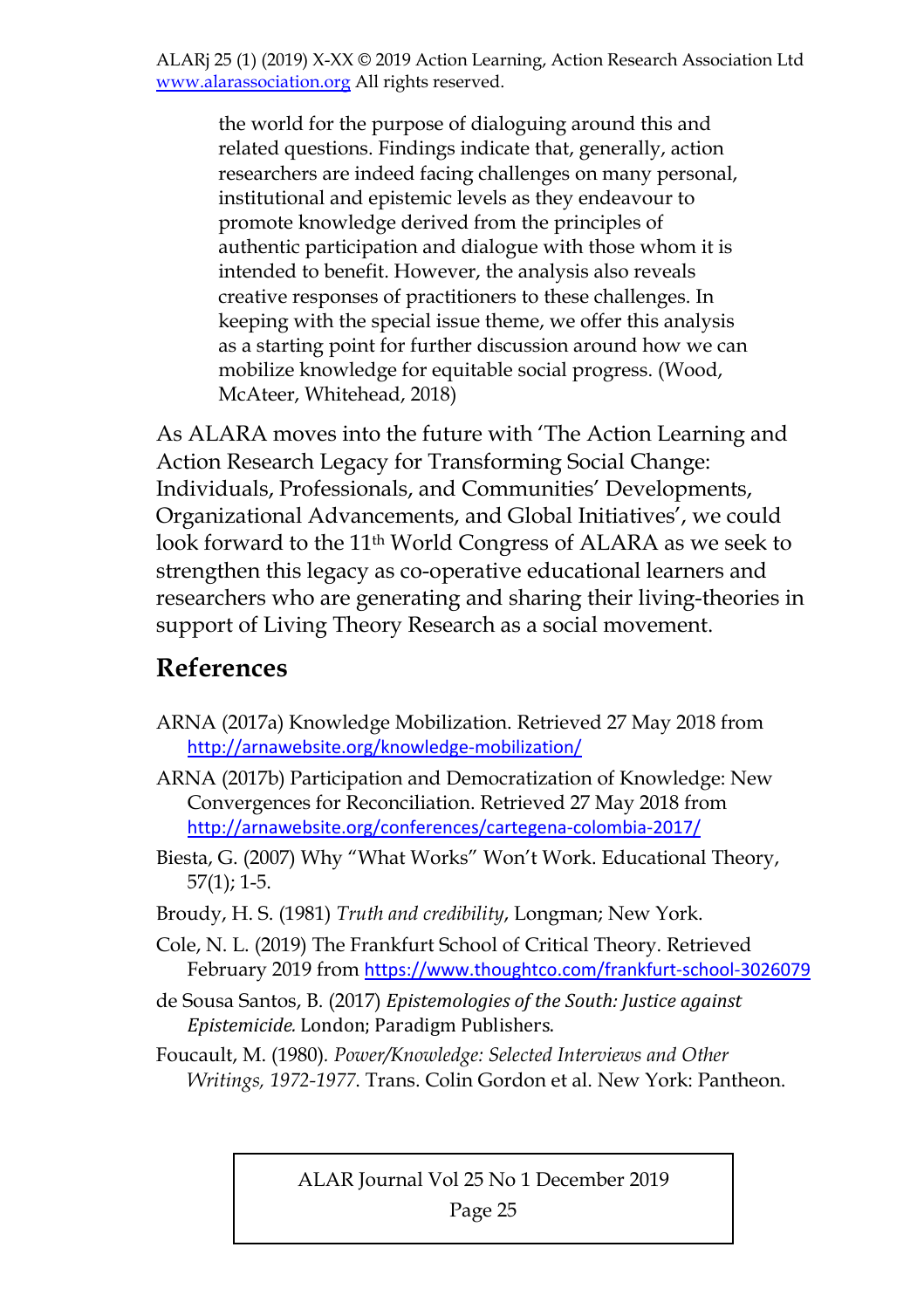- Hawkesworth, M. (2016) *Embodied Power: Demystifying Disembodied Politics*. London; Routledge.
- Henry,C. (1991) Reflections at the End of the Congress: If Action Research were Tennis, in Zuber Skerritt, O. ed. (1991) *Action Learning for Improved Performance. Aebis Publishing, Australia.*
- Holmes, T., Blackmore, E., Hawkins, R. & Wakeford, T. (2011) *The Common Cause Handbook*. Machynlleth, Wales, Public Interest Research Centre.
- Inoue , N. (2015) *Beyond Actions: Psychology of Action Research for Mindful Educational Improvement.* New York; Peter Lang.
- Living-posters (2017) Retrieved on 26 May 2018 from http://www.actionresearch.net/writings/posters/homepage020617.pdf
- Marcuse, H. (1964) *One Dimensional Man*, London; Routledge and Kegan Paul.
- McTaggart, R. (1992) Reductionism and Action Research: Technology versus convivial forms of life, pp. 47-61 in Bruce, C. S. & Russell, A. L. (1992) *Transforming Tomorrow Today*. Brisbane, University of Queensland, Australia.
- Polanyi, M. (1958) *Personal Knowledge: Towards a Post-Critical Philosophy*. London; Routledge and Kegan Paul.

Rayner, T. (2014) *Meaning is use: Wittgenstein on the limits of language*. Retrieved 10 May 2018 from https://philosophyforchange.wordpress.com/2014/03/11/meaningis-use-wittgenstein-on-the-limits-of-language/

- Revans, R. (1991) The Concept, Origin and Growth of Action Learning, in Zuber-Skerrit, O. (Ed.) (1991) *Action Learning for Improved Performance: Key Contributions To The First World Congress On Action Research and Process Management*. Brisbane; AEBIS Publishing.
- Rowell, L. (2017) *Lonnie Rowell Introducing The First Global Assembly For Knowledge Democracy.* YouTube video retrieved 27 May 2018 from https://www.youtube.com/watch?v=2sGLGMrrPu0
- Tillich, P. (1962) *The Courage to be*. London; Fontana.
- Vasilyuk, F. (1991) *The Psychology of Experiencing: the Resolution of Life's Critical Situations.* Hemel Hempstead; Harvester Wheatsheaf.
- Whitehead, J. (1989) Creating a living educational theory from questions of the kind, "How do I improve my practice?'. *Cambridge Journal of Education*, 19(1); 41-52.
- Whitehead, J. (1993) *The Growth of Educational Knowledge: Creating Your Own Living Educational Theories.* Bournemouth. Hyde Publications.

ALAR Journal Vol 25 No 1 December 2019